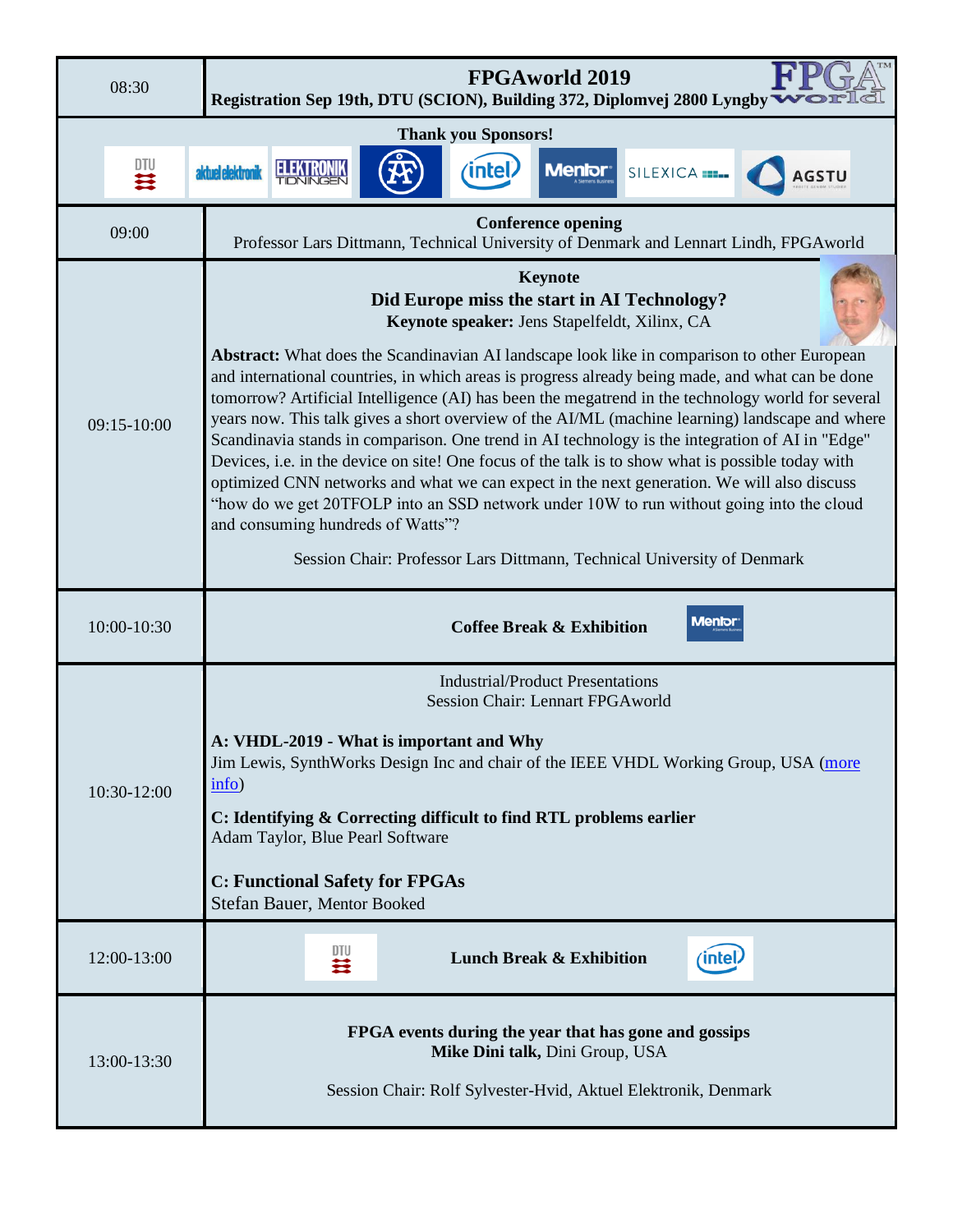|                                                                                                        | <b>Industrial/Product Presentations</b><br>Session Chair: Lennart FPGAworld                                                                                                                                                                                                                                                                                                                                                                                                                                                                                                                                                                                                                                                                                                                                                                                                                                                                                                                                                                                                                                                                                                                                                                                                                                                |                                                                                                                                                                                                                                                                 |                                                                                                                                                                                                                                                                                                     |  |  |  |  |  |
|--------------------------------------------------------------------------------------------------------|----------------------------------------------------------------------------------------------------------------------------------------------------------------------------------------------------------------------------------------------------------------------------------------------------------------------------------------------------------------------------------------------------------------------------------------------------------------------------------------------------------------------------------------------------------------------------------------------------------------------------------------------------------------------------------------------------------------------------------------------------------------------------------------------------------------------------------------------------------------------------------------------------------------------------------------------------------------------------------------------------------------------------------------------------------------------------------------------------------------------------------------------------------------------------------------------------------------------------------------------------------------------------------------------------------------------------|-----------------------------------------------------------------------------------------------------------------------------------------------------------------------------------------------------------------------------------------------------------------|-----------------------------------------------------------------------------------------------------------------------------------------------------------------------------------------------------------------------------------------------------------------------------------------------------|--|--|--|--|--|
| 13:30-14:30                                                                                            | C: Everything you need to accelerate innovation<br>Yehoshua Shoshan, Innofour                                                                                                                                                                                                                                                                                                                                                                                                                                                                                                                                                                                                                                                                                                                                                                                                                                                                                                                                                                                                                                                                                                                                                                                                                                              |                                                                                                                                                                                                                                                                 |                                                                                                                                                                                                                                                                                                     |  |  |  |  |  |
|                                                                                                        | A: How to accelerate the development of your embedded visions system?<br>Andrea Leopardi, BitSim, Sweden (more info)                                                                                                                                                                                                                                                                                                                                                                                                                                                                                                                                                                                                                                                                                                                                                                                                                                                                                                                                                                                                                                                                                                                                                                                                       |                                                                                                                                                                                                                                                                 |                                                                                                                                                                                                                                                                                                     |  |  |  |  |  |
| 14:30-15:00                                                                                            | Coffee Break & Exhibition SILEXICA                                                                                                                                                                                                                                                                                                                                                                                                                                                                                                                                                                                                                                                                                                                                                                                                                                                                                                                                                                                                                                                                                                                                                                                                                                                                                         |                                                                                                                                                                                                                                                                 |                                                                                                                                                                                                                                                                                                     |  |  |  |  |  |
| $15:00-15:45$                                                                                          | Keynote<br>FPGA, the mainstream accelerator of choice for the FinTech Industry<br>Keynote speaker: David Clarke, Intel PSG<br><b>Abstract:</b> The increase in the requirement for greater levels of compute density driven by<br>increasing regulatory pressure is critically driving the need for acceleration in the financial data-<br>centers. For a many year's, CPU's have been the preferred processing engine because of their<br>programmability and their faster implementation of algorithms. With the increased need for<br>deterministic latency, near real-time option price and trends calculations the ultra-flexible FPGA<br>is becoming the most efficient acceleration processing platform in Fintech. Alternative<br>technologies such as GPU, struggle to deliver the performance, power and usability required to<br>scale as an accelerator across data-center.<br>The presentation focus on how the barriers is removed paving the way for adoption of FPGA in<br>FSI (Financial Service Industry) by developing high level abstraction financial libraries and<br>frameworks to allow fast time-to-market development of OpenCL/HLS algorithms. The FPGA is<br>becoming the mainstream accelerator in the FSI data-centers.<br>Session Chair: Lennart FPGAworld, Technical University of Denmark |                                                                                                                                                                                                                                                                 |                                                                                                                                                                                                                                                                                                     |  |  |  |  |  |
| $15:45 -$                                                                                              | <b>Go Home Drink in Exhibibition Hal</b>                                                                                                                                                                                                                                                                                                                                                                                                                                                                                                                                                                                                                                                                                                                                                                                                                                                                                                                                                                                                                                                                                                                                                                                                                                                                                   |                                                                                                                                                                                                                                                                 |                                                                                                                                                                                                                                                                                                     |  |  |  |  |  |
| <b>Exhibitors</b> and<br><b>Product Presenters</b><br>Copenhagen and<br>Stockholm                      | DTU, Technical University of<br><b>Denmark</b><br>ÅF, Sweden<br><b>Aktuel Elektronik, Denmark</b><br>Elektroniktidningen, Sweden<br>Dini Group, USA<br>Intel PSG, USA<br><b>Mentor - A Siemens Business</b><br>XILINX, USA<br><b>SILEXICA, Germany</b><br><b>GOWIN, China</b>                                                                                                                                                                                                                                                                                                                                                                                                                                                                                                                                                                                                                                                                                                                                                                                                                                                                                                                                                                                                                                              | PyramidTech, USA<br>Lattice, USA<br><b>Avnet Silica, Denmark</b><br><b>Avnet Silica, Sweden</b><br>Synopsys, USA<br>BitSim, Sweden<br><b>Blue Pearl Software,</b><br><b>USA</b><br>Xiphera, Finland<br><b>SynthWorks</b> , USA<br><b>VSYNC Circuits, Israel</b> | <b>Bitvis and CGI, Norway</b><br>Arrow, Europe<br><b>Silicon Labs, Finland</b><br><b>InnoFour, Netherlands</b><br><b>Synective Labs, Sweden</b><br><b>Blue Pearl Software Inc, USA</b><br>MathWorks, USA<br><b>Motion Control, Sweden</b><br><b>AGSTU FPGA Education</b><br>(Yrkeshögskola), Sweden |  |  |  |  |  |
| <b>Welcome to next FPGAworld Conference 2020</b><br>Stockholm 15 September and Copenhagen 17 September |                                                                                                                                                                                                                                                                                                                                                                                                                                                                                                                                                                                                                                                                                                                                                                                                                                                                                                                                                                                                                                                                                                                                                                                                                                                                                                                            |                                                                                                                                                                                                                                                                 |                                                                                                                                                                                                                                                                                                     |  |  |  |  |  |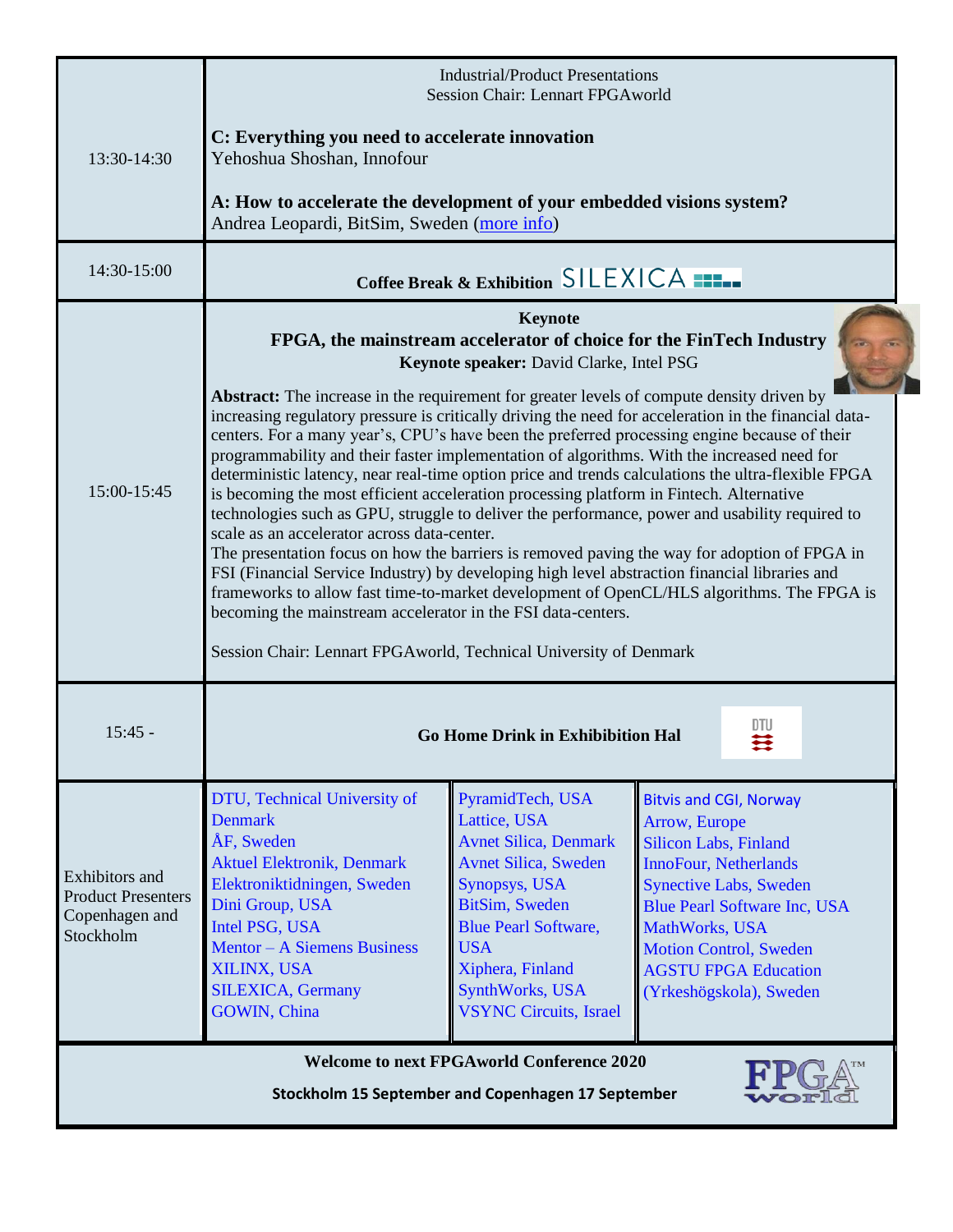

## **VHDL-2019 - What is important and Why**

**Abstract:** VHDL-2019 adds numerous features that are targeted at verification improvement. These include: interfaces, protected type improvements, an API for Assert and PSL, and conditional compilation. Interfaces allow models to handle an interface connectivity abstractly. Protected types are used to create verification data structures, such as scoreboard, coverage modeling, ... The improvements provide the next step in modeling capability. The API for Assert and PSL allows tests to get a count of errors from these sources. Jim is chair of the IEEE VHDL Working Group.

Event: Stockholm, Copenhagen

From: Jim Lewis, SynthWorks Design Inc, USA

# **Identifying & Correcting difficult to find RTL problems earlier**

**Abstract:** All engineers know the earlier we identify an issue in our design, the easier and less costly it is to correct. The worst issues are intermittent and manifest late in test or worse in the field. These late issues lead to long hours and stress in the engineering team. This session will explore common design issues which can cause these hard to find late issues, how we can address them along with outlining how they can be identified easier using Blue Pearl's Visual Verification Suite

Presenter: Adam Taylor, Blue Pearl Software, USA

Company website: <https://www.bluepearlsoftware.com/>

## **Functional Safety for FPGAs**

**Abstract:** Everybody is talking about and many companies are jumping on the functional safety train. The latest industry study from the Wilson Research Group shows, that almost 2/3 of today's European FPGA design projects are used within a safety application, i.e. autonomous driving or airplanes. Such safety applications require a high quality and a high reliability of the FPGAs. But the truth is, that more than 70% of these FPGA designs still have non-trivial bugs which escape to production. Functional Safety is driving down risk of Electrical and Electronics malfunctioning due to failures. Standards like ISO 26262 or IES 61508 focus on two areas of faults: Systematic Faults and Random Faults. In this presentation Stefan Bauer, one of Mentor's verification experts, will give an introduction to the ISO 26262 standard and how Mentor's overall functional safety flow can help to verify Systematic Faults and Random HW Faults.

Event: Stockholm, Copenhagen Presenter: Stefan Bauer

Comapany website:<https://www.mentor.com/>